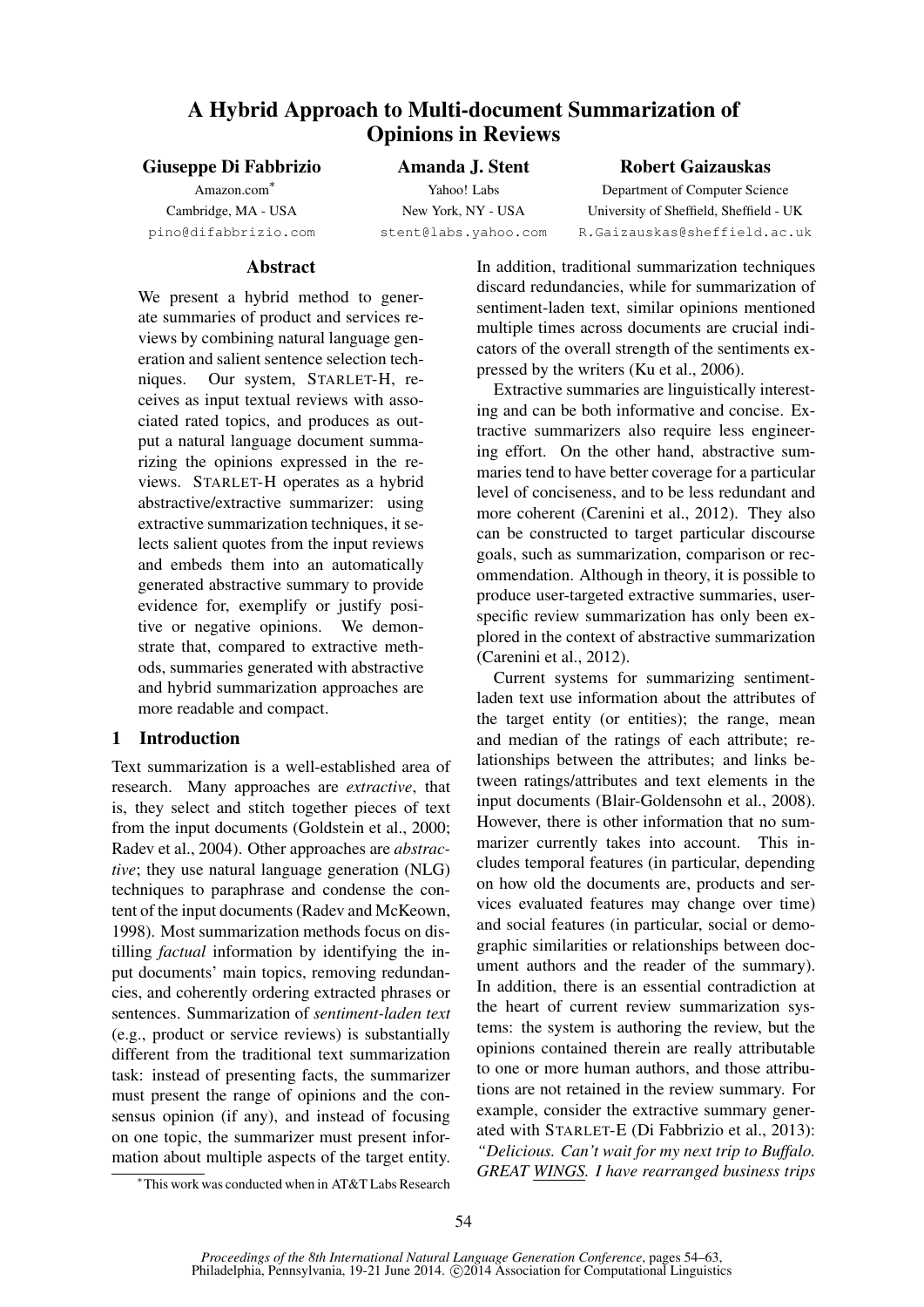*so that I could stop in and have a helping or two of their wings". We were seated promptly and the staff was courteous*.

The summary is generated by selecting sentences from reviews to reflect topics and rating distributions contained in the input review set. Do the two sentences about wings reflect one (repeated) opinion from a single reviewer, or two opinions from two separate reviewers? The ability to attribute subjective statements to known sources can make them more trustworthy; conversely, in the absence of the ability to attribute, a reader may become skeptical or confused about the content of the review summary. We term this summarization issue *opinion holder attribution*.

In this paper we present STARLET-H, a *hybrid* review summarizer that combines the advantages of the abstractive and extractive approaches to summarization and implements a solution to the opinion holder attribution problem. STARLET-H takes as input a set of reviews, each review of which is labeled with aspect ratings and authorship. It generates *hybrid abstractive/extractive* reviews that: 1) are informative (achieve broad coverage of the input opinions); 2) are concise and avoid redundancy; 3) are readable and coherent (of high linguistic quality); 4) can be targeted to the reader; and 5) address the opinion holder attribution problem by directly referring to reviewers authorship when embedding phrases from reviews. We demonstrate through a comparative evaluation of STARLET-H and other review summarizers that hybrid review summarization is preferred over extractive summarization for readability, correctness, completeness (achieving broad coverage of the input opinions) and compactness.

#### 2 Hybrid summarization

Most NLG research has converged around a "consensus architecture" (Reiter, 1994; Rambow and Korelsky, 1992), a pipeline architecture including the following modules: 1) text planning, which determines how the presentation content is selected, structured, and ordered; 2) sentence planning, which assigns content to sentences, inserts discourse cues to communicate the structure of the presentation, and performs sentence aggregation and optionally referring expression generation; and 3) surface realization, which performs lexical selection, resolves syntactic issues such as subject-verb and noun-determiner agreement, and assigns morphological inflection to produce the final grammatical sentence. An abstractive sum-

marizer requires the customization of these three modules. Specifically, the text planner has to select and organize the information contained in the input reviews to reflect the rating distributions over the aspects discussed by the reviewers. The sentence planner must perform aggregation in such a way as to optimize summary length without confusing the reader, and insert discourse cues that reveal the discourse structure underlying the summary. And, finally, the surface realizer must select the proper domain lexemes to express positive and negative opinions.



Figure 1: STARLET-H hybrid review summarizer architecture

Figure 1 shows the architecture we adopted for our STARLET-H hybrid review summarizer. We use a generate-and-select approach: the decisions to be made at each stage of the NLG process just outlined are complex, and because they are not truly independent of each other, a generate-andrank approach may be best (allowing each component to express alternative 'good' choices and choosing the best combination of these choices at the end). Our text planner is responsible for analyzing the input text reviews, extracting perattribute rating distributions and other meta-data from each review, and synthesizing this information to produce one or more discourse plans. Our sentence planner, JSPARKY - a freely-available toolkit (Stent and Molina, 2009) – can produce several candidate sentence plans and their corresponding surface realizations through SimpleNLG (Gatt and Reiter, 2009). The candidate summaries are ranked by calculating their perplexity with a language model trained over a large number of sentences from additional restaurant reviews collected over the Web.

## 2.1 Data

STARLET-H uses review data directly, as input to summarization, and indirectly, as training data for statistical models and for lexicons for various stages of the summarization process.

For training data, we used two sets of labeled data: one for the restaurant domain and the other for the hotel domain. Both corpora include manually created sentence-level annotations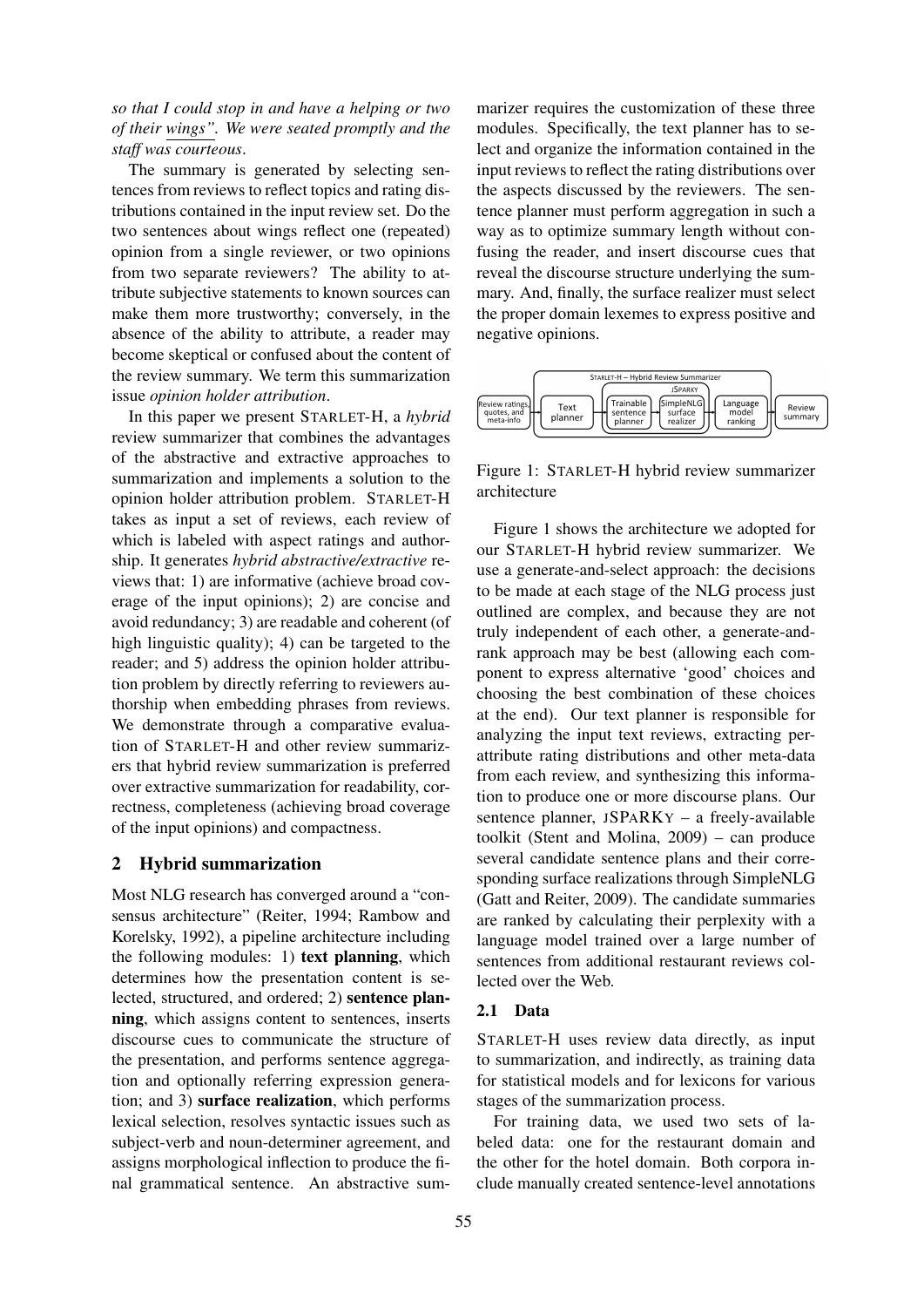that identify: 1) opinion targets – phrases referring to domain-relevant aspects that are the targets of opinions expressed by the reviewer; 2) opinion phrases – phrases expressing an opinion about an entity, and its polarity (positive or negative); and 3) opinion groups – links between opinion phrases and their opinion targets. Additionally, sentences satisfying the properties of quotable sentence mentioned in Section 3 were labeled as "quotable". Table 1 summarizes the overall statistics of the two corpora. The annotated corpora included the following rated aspects: *Atmosphere, Food, Service, Value*, and *Overall* for the Restaurant domain, and *Location, Rooms, Service,* Value, and Overall for the Hotel domain<sup>1</sup>.

| Table 1: Quote-annotated dataset statistics |  |  |
|---------------------------------------------|--|--|
|---------------------------------------------|--|--|

| <b>Dataset</b>         | <b>RO4000</b> | <b>HO4000</b> |       |
|------------------------|---------------|---------------|-------|
| Domain                 | Restaurant    | Hotel         | Total |
| <b>Reviews</b>         | 484           | 404           | 888   |
| <b>Sentences</b>       | 4.007         | 4.013         | 8.020 |
| Avg sentences / review | 8.28          | 993           | 9.03  |

### 2.2 Text planning

Reviews present highly structured information: each contains an (implicit or explicit) rating of one or more aspects of a target entity, possibly with justification or evidence in the form of examples. The rich information represented in these ratings – either directly expressed in reviews or extracted by an automatic rating prediction model – can be exploited in several ways. Our text planner receives as input a set of text reviews with associated per-aspect ratings, and for each review proceeds through the following analysis steps:

Entity description Extracts basic information to describe the reviewed entity, e.g., the name and location of the business, number of total and recent reviews, review dates and authors, etc.

Aspect distribution categorization Categorizes the rating distribution for each aspect of the reviewed entity as one of four types: 1) positive – most of the ratings are positive; 2) negative – most of the ratings are negative; 3) bimodal – most of the ratings are equally distributed into positive and negative values; 4) uniform – ratings are uniformly distributed across the rating scale.

Quote selection and attribution Classifies each sentence from the reviews using a quote selection model (see Section 3), which assigns to each sentence an aspect, a rating polarity (positive/negative) and a confidence score. The classified sentences are sorted by confidence score and a candidate quote is selected for each aspect of the target entity that is explicitly mentioned in the input reviews. Each quote is stored with the name of the reviewer for correct authorship attribution. Note that when the quote selection module is excluded, the system is an abstractive summarizer, which we call STARLET-A.

Lexical selection Selects a lexicon for each aspect based on its rating polarity and its assigned rating distribution type. Lexicons are extracted from the corpus of annotated opinion phrases described in Di Fabbrizio et al. (2011).

Aspect ordering Assigns an order over aspects using aspect ordering statistics from our training data (see Section 2.4), and generates a discourse plan, using a small set of rhetorical relations organized into summary templates (see below).

#### 2.3 Sentence planning

The STARLET-H sentence planner relies on rhetorical structure theory (RST) (Mann and Thompson, 1989). RST is a linguistic framework that describes the structure of natural language text in terms of the *rhetorical* relationships organizing textual units. Through a manual inspection of our training data, we identified a subset of six RST relations that are relevant to review summarization: *concession, contrast, example, justify, list*, and *summary*. We further identified four basic RSTbased summary templates, one for each per-aspect rating distribution: mostly positive, mostly negative, uniform across all ratings, and bimodal (e.g., both positive and negative). These summary templates are composed by the text planner to build summary discourse plans. The JSPARKY sentence planner then converts input discourse plans into sentence plans, performing sentence ordering, sentence aggregation, cross-sentence reference resolution, sentence tense and mode (passive or active), discourse cue insertion, and the selection of some lexical forms from FrameNet (Baker et al., 1998) relations.

Figure 2 illustrates a typical RST template representing a positive review summary and corresponding text output generated by JSPARKY. For each aspect of the considered domain, the sentence plan strategy covers a variety of opinion distribu-

<sup>&</sup>lt;sup>1</sup>Some examples from the annotated corpus are available at the following address http://s286209735. onlinehome.us/starlet/examples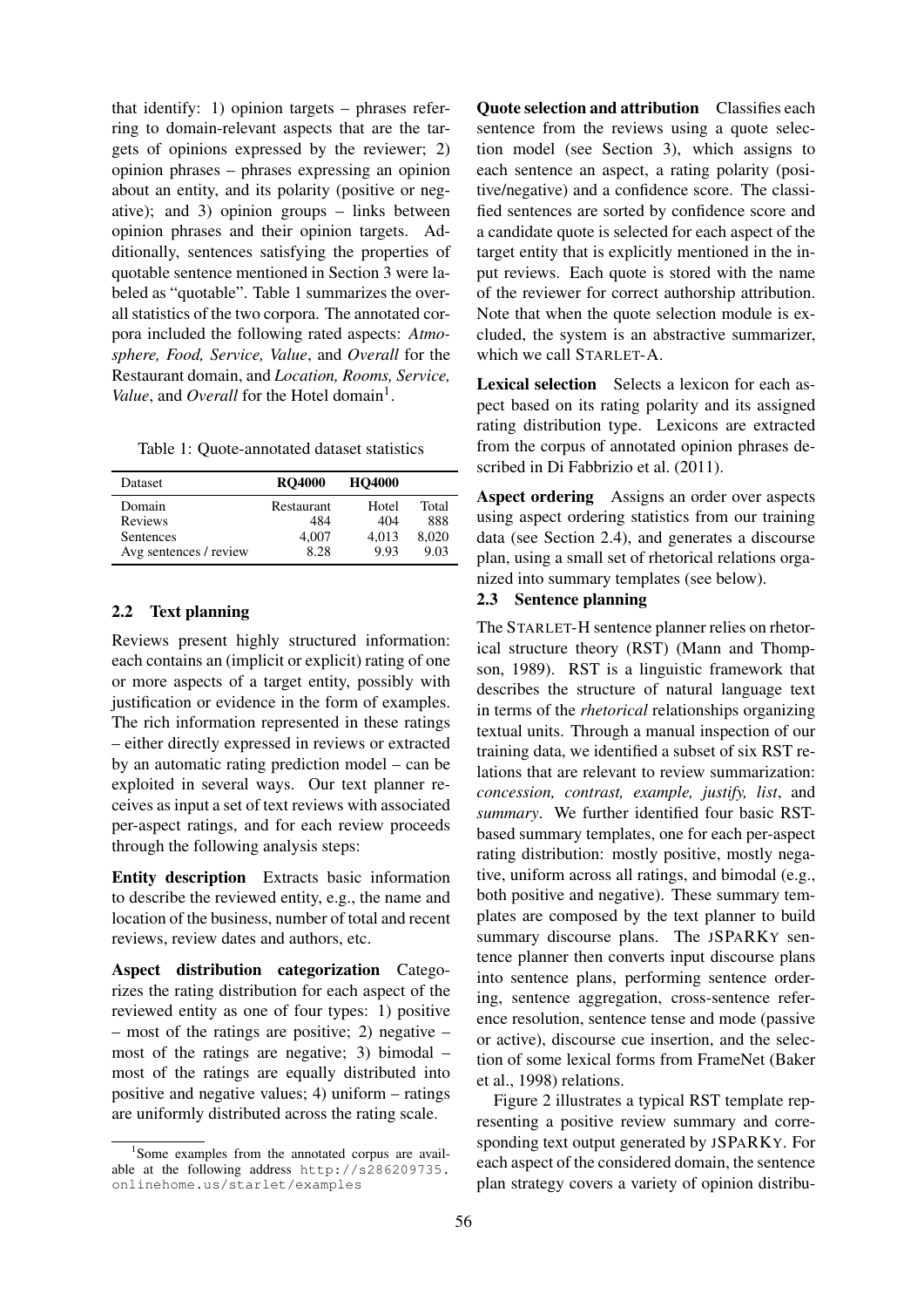

Figure 2: Example of RST structure generated by the text planner for mostly positive restaurant reviews

tion conditions (e.g., positive, negative, bimodal, and uniform), and provides alternative RST structures when the default relation is missing due to lack of data (e.g., missing quotes for a specific aspect, missing information about review distribution over time, missing type of cuisine, and so on). The sentence template can also manage lexical variations by generating multiple options to qualify a specific pair of aspect and opinion polarity. For instance, in case of very positive reviews about restaurant atmosphere, it can provide few alternative adjective phrases (e.g., great, wonderful, very warm, terrific, etc.) that can be used to produce more summary candidates (over-generate) during the final surface realization stage.

#### 2.4 Ordering aspects and polarities

The discourse structure of a typical review consists of a summary opinion, followed by a sequence of per-aspect ratings with supporting information (e.g., evidence, justification, examples, and concessions). The preferred sequence of aspects to present in a summary depends on the specific review domain, the overall polarity of the reviews, and how opinion polarity is distributed across the reviewed aspects. Looking at our training data, we observed that when the review is overall positive, positively-rated aspects are typically discussed at the beginning, while negatively-rated aspects tend to gather toward the end. The opposite order seems predominant in the case of negative reviews. When opinions are mixed, aspect ordering strategies are unclear. To most accurately model aspect ordering, we trained weighted finite state transducers for the restaurant and hotel domains using our training data. Weighted finite state transducers (WFSTs) are an elegant approach to search large feature spaces and find optimal paths by using well-defined algebraic operations (Mohri et al., 1996). To find the optimal ordering of rated aspects in a domain, the text planner creates a WFST with all the possible permutations of the input sequence of aspects, and composes it with a larger WFST trained from bigram sequences of aspects extracted from the relevant domain-specific review corpus. The best path sequence is then derived from the composed WFST by applying the Viterbi decoding algorithm. For instance, the sequence of aspects and polarities represented by the string: value-n service-p overall-n food-n  $atmosphere-n<sup>2</sup>$  is first permuted in all the different possible sequences and then converted into a WFST. Then the permutation network is fully composed with the larger, corpus-trained WFST. The best path is extracted by dynamic programming, producing the optimal sequence service-p value-n overall-n atmosphere-n food-n.

<sup>&</sup>lt;sup>2</sup>We postfix the aspect label with a  $\cdot$ -p' for positive and with '-n' for negative opinion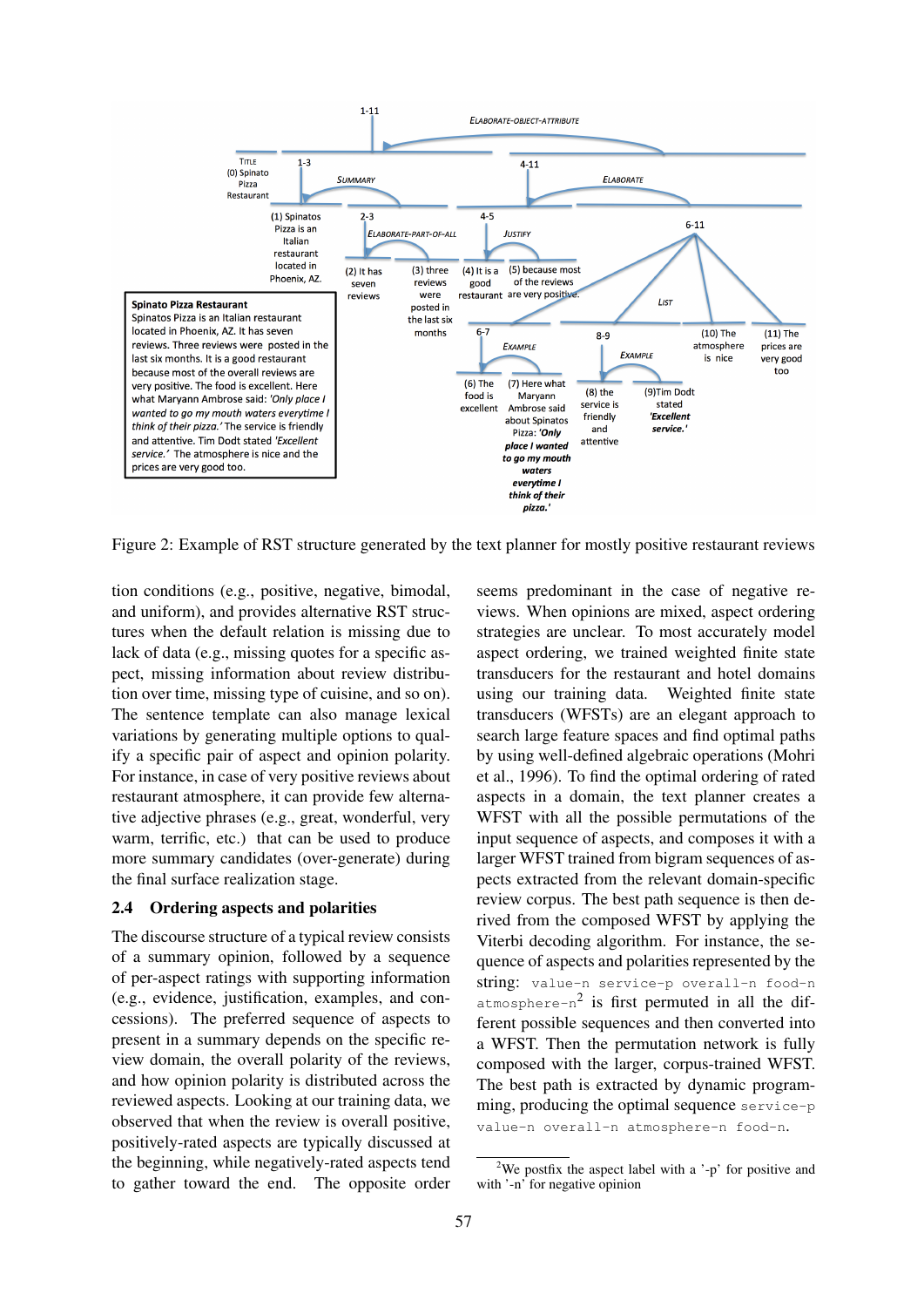#### 2.5 Lexical choice

It can be hard to choose the best opinion words, especially when the summary must convey the different nuances between "good" and "great" or "bad" and "terrible" for a particular aspect in a particular domain. For our summarization task, we adopted a simple approach. From our annotated corpora, we mined both positive and negative opinion phrases with their associated aspects and rating polarities. We sorted the opinion phrases by frequency and then manually selected from the most likely phrases adjective phrases that may correctly express per-aspect polarities. We then split positive and negative phrases into two levels of polarity (i.e., strongly positive, weakly positive, weakly negative, strongly negative) and use the number of star ratings to select the right polarity during content planning. For bimodal and uniform polarity distributions, we manually defined a customized set of terms. Sample lexical terms are reported in Table 2.

#### 3 Quote selection modeling

There are several techniques to extract salient phrases from text, often related to summarization problems, but there is a relatively little work on extracting *quotable sentences* from text (Sarmento and Nunes, 2009; De La Clergerie et al., 2009) and none, to our knowledge, on extracting quotes from sentiment-latent text. So, what does make a phrase quotable? What is a proper quote definition that applies to review summarization? We define a *sentiment-laden quotable phrase* as a text fragment with the following characteristics: attributable – clearly ascribable to the author; **compact and simple**  $-$  it is typically a relatively short phrase (between two and twenty words) which contains a statement with a simple syntactic structure and independent clauses; selfcontained its meaning is clear and self-contained, e.g., it does not include pronominal references to entities outside its scope; **on-topic** – it refers to opinion targets (i.e., aspects) in a specific domain; sentiment-laden – it has one or two opinion targets and an unambiguous overall polarity. Example quotable phrases are presented in Table 3.

To automatically detect quotes from reviews, we adopted a supervised machine learning approach based on manually labeled data. The classification task consists of classifying both aspects and polarity for the most frequent aspects defined for each domain. Quotes for the aspect food, for instance, are split into positive and negative classi-

### Table 3: Example of quotes from restaurant and hotel domains

| 'Everyone goes out of their way to make sure you  |  |  |  |  |
|---------------------------------------------------|--|--|--|--|
| are happy with their service and food.'           |  |  |  |  |
| 'The stuffed mushrooms are the best I've ever had |  |  |  |  |
| as was the lasagna.'                              |  |  |  |  |
| 'Service is friendly and attentive even during    |  |  |  |  |
| the morning rush.'                                |  |  |  |  |
| 'I've never slept so well away from home loved    |  |  |  |  |
| the comfortable beds.'                            |  |  |  |  |
| 'The price is high for substandard mattresses     |  |  |  |  |
| when I pay this much for a room.'                 |  |  |  |  |

fication labels: food-p and food-n, respectively. We identify quotable phrases and associate them with aspects and rating polarities all in one step, but multi-step approaches could also be used (e.g., a configuration with binary classification to detect quotable sentences followed by another classification model for aspect and polarity detection).

#### 3.1 Training quote selection models

We used the following features for automatic quote selection: ngrams – unigrams, bigrams, and trigrams from the input phrases with frequency higher than three; **binned number of words** – we assumed a maximum length of twenty words per sentence and created six bins, five of them uniformly distributed from one to twenty, and the sixth including all the sentences of length greater than twenty words; POS – unigrams, bigrams, and trigrams for part of speech tags; chunks – unigrams, bigrams, and trigrams for shallow parsed syntactic chunks; opinion phrases – a binary feature to keep track of the presence of positive and negative opinion phrases as defined in our annotated review corpora. In our annotated data only the most popular aspects are well represented. For instance, food-p and overall-p are the most popular positive aspects among the quotable sentences for the restaurant domain, while quotes on atmosphere-n and value-n are scarce. The distribution is even further skewed for the hotel domain; there are plenty of quotes for overall-p and service-p and only 13 samples (0.43%) for location-n. To compensate for the broad variation in the sample population, we used *stratified sampling* methods to divide the data into more balanced testing and training data We generated 10 fold stratified training/test sets. We experimented with three machine learning algorithms: MaxEnt, SVMs with linear kernels, and SVMs with polynomial kernels. The MaxEnt learning algorithm produced statistically better classification results than the other algorithms when used with uni-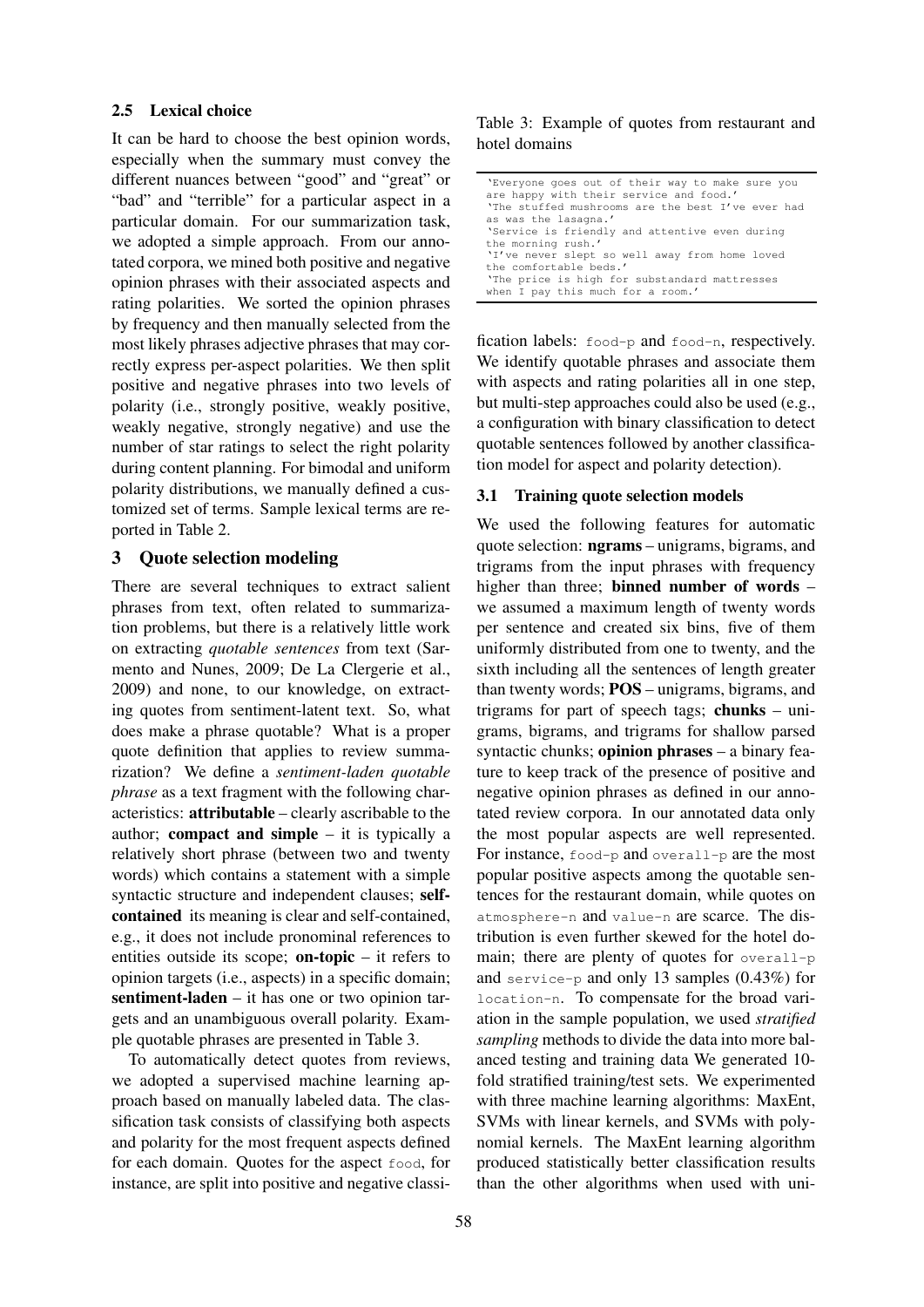| Domain     |                                                                     | Restaurant                                                                   |                                                                                            |                                                                |          |                                               |                                                                  | Hotel                              |                                                  |
|------------|---------------------------------------------------------------------|------------------------------------------------------------------------------|--------------------------------------------------------------------------------------------|----------------------------------------------------------------|----------|-----------------------------------------------|------------------------------------------------------------------|------------------------------------|--------------------------------------------------|
| Aspect     | positive                                                            | very positive                                                                | negative                                                                                   | very negative                                                  | Aspect   | positive                                      | very positive                                                    | negative                           | very negative                                    |
| atmosphere | nice,<br>good,<br>friendly,<br>com-<br>fortable                     | great, wonder-<br>ful, very warm,<br>terrific                                | ordinary,<br>depressing                                                                    | really bad                                                     | location | good,<br>nice,<br>pleasant                    | amazing,<br>awesome,<br>excellent, great                         | bad,<br>noisy,<br>gloomy           | very bad, very<br>bleak,<br>very<br>gloomy       |
| food       | deli-<br>good,<br>cious, pleasant,<br>nice,<br>hearty,<br>enjoyable | great,<br>$ex-$<br>cellent,<br>very<br>die<br>good,<br>to<br>for, incredible | very basic, un-<br>original, unin-<br>teresting, unac-<br>ceptable, sub-<br>standard, poor | mediocre, ter-<br>rible, horrible,<br>absolutely hor-<br>rible | rooms    | comfortable.<br>clean,<br>decent,<br>good     | amazing,<br>awesome,<br>gorgeous                                 | average, basic,<br>subpar          | terrible,<br>very<br>limited,<br>very<br>average |
| overall    | good, quite en-<br>joyable, lovely                                  | wonderful, ter-<br>rific, very nice                                          | bad, unremark-<br>able,<br>not so<br>good                                                  | absolutely ter-<br>rible, horrible,<br>pretty bad              | overall  | nice,<br>great,<br>welcoming                  | excellent,<br>superb, perfect                                    | average, noth-<br>ing great, noisy | quite bad, aw-<br>ful, horrible                  |
| service    | attentive,<br>friendly, pleas-<br>ant, courteous                    | atten-<br>very<br>tive,<br>great,<br>excellent, very<br>friendly             | inattentive,<br>not<br>poor,<br>friendly, bad                                              | extremely<br>poor, horrible,<br>so lousy, awful                | service  | friendly, great,<br>helpful,<br>nice,<br>good | friendly,<br>very<br>great,<br>$ex-$<br>cellent,<br>very<br>nice | average, basic,<br>not that great  | bad.<br>very<br>dreadful                         |
| value      | reasonable,<br>fair,<br>good<br>value                               | reason-<br>very<br>able, great                                               | not that good,<br>not worthy                                                               | terrible, outra-<br>geous                                      | value    | nice,<br>great,<br>good, decent               | good,<br>very<br>wonderful,<br>perfectly good                    | not good                           | not very good                                    |

Table 2: Summarizer lexicon for most frequent adjective phrases by aspect and polarity

gram features. This confirmed a general trend we have previously observed in other text classification experiments: with relatively small and noisy datasets, unigram features provide better discriminative power than sparse bigrams or trigrams, and MaxEnt methods are more robust when dealing with noisy data.

#### 3.2 Quote selection results

Table 4 reports precision, recall and F-measures averaged across 10-fold cross-validated test sets with relative standard deviation. The label nq identifies non-quotable sentences, while the other labels refer to the domain-specific aspects and their polarities. For the quote selection task, precision is the most important metric: missing some potential candidates is less important than incorrectly identifying the polarity of a quote or substituting one aspect with another. The text planner in STARLET-H further prunes the quotable phrases by considering only the quote candidates with the highest scores.

#### 4 Evaluation

Evaluating an abstractive review summarizer involves measuring how accurately the opinion content present in the reviews is reflected in the summary and how understandable the generated content is to the reader. Traditional multi-document summarization evaluation techniques utilize both qualitative and quantitative metrics. The former require human subjects to rate different evaluative characteristics on a Likert-like scale, while the latter relies on automatic metrics such as ROUGE (Lin, 2004), which is based on the common number of n-grams between a peer, and one or several gold-standard reference summaries.

Table 4: Quote, aspect, and polarity classification performances for the restaurant domain

|              | Precision | Recall | F-measure |
|--------------|-----------|--------|-----------|
| atmosphere-n | 0.233     | 0.080  | 0.115     |
| atmosphere-p | 0.589     | 0.409  | 0.475     |
| food-n       | 0.634     | 0.409  | 0.491     |
| food-p       | 0.592     | 0.634  | 0.612     |
| nq           | 0.672     | 0.822  | 0.740     |
| overall-n    | 0.545     | 0.275  | 0.343     |
| overall-p    | 0.555     | 0.491  | 0.518     |
| service-n    | 0.699     | 0.393  | 0.498     |
| service-p    | 0.716     | 0.563  | 0.626     |
| value-n      | 0.100     | 0.033  | 0.050     |
| value-p      | 0.437     | 0.225  | 0.286     |
|              |           |        |           |
| Hotel        | Precision | Recall | F-measure |
| location-n   |           |        |           |
| location-p   | 0.572     | 0.410  | 0.465     |
| nq           | 0.678     | 0.836  | 0.748     |
| overall-n    | 0.517     | 0.233  | 0.305     |
| overall-p    | 0.590     | 0.492  | 0.536     |
| rooms-n      | 0.628     | 0.330  | 0.403     |
| rooms-p      | 0.667     | 0.573  | 0.612     |
| service-n    | 0.517     | 0.163  | 0.240     |
| service-p    | 0.605     | 0.500  | 0.543     |
| value-n      |           |        |           |

#### 4.1 Evaluation materials

To evaluate our abstractive summarizer, we used a qualitative metric approach and compared four review summarizers: 1) the open source MEAD system, designed for extractive summarization of general text (Radev et al., 2004); 2) STARLET-E, an extractive summarizer based on KL-divergence and language modeling features that is described in Di Fabbrizio et al. (2011); 3) STARLET-A, the abstractive summarizer presented in this paper, *without* the quote selection module; and 4) the hybrid summarizer STARLET-H.

We used the Amazon Mechanical Turk<sup>3</sup> crowd-

<sup>3</sup>http://www.mturk.com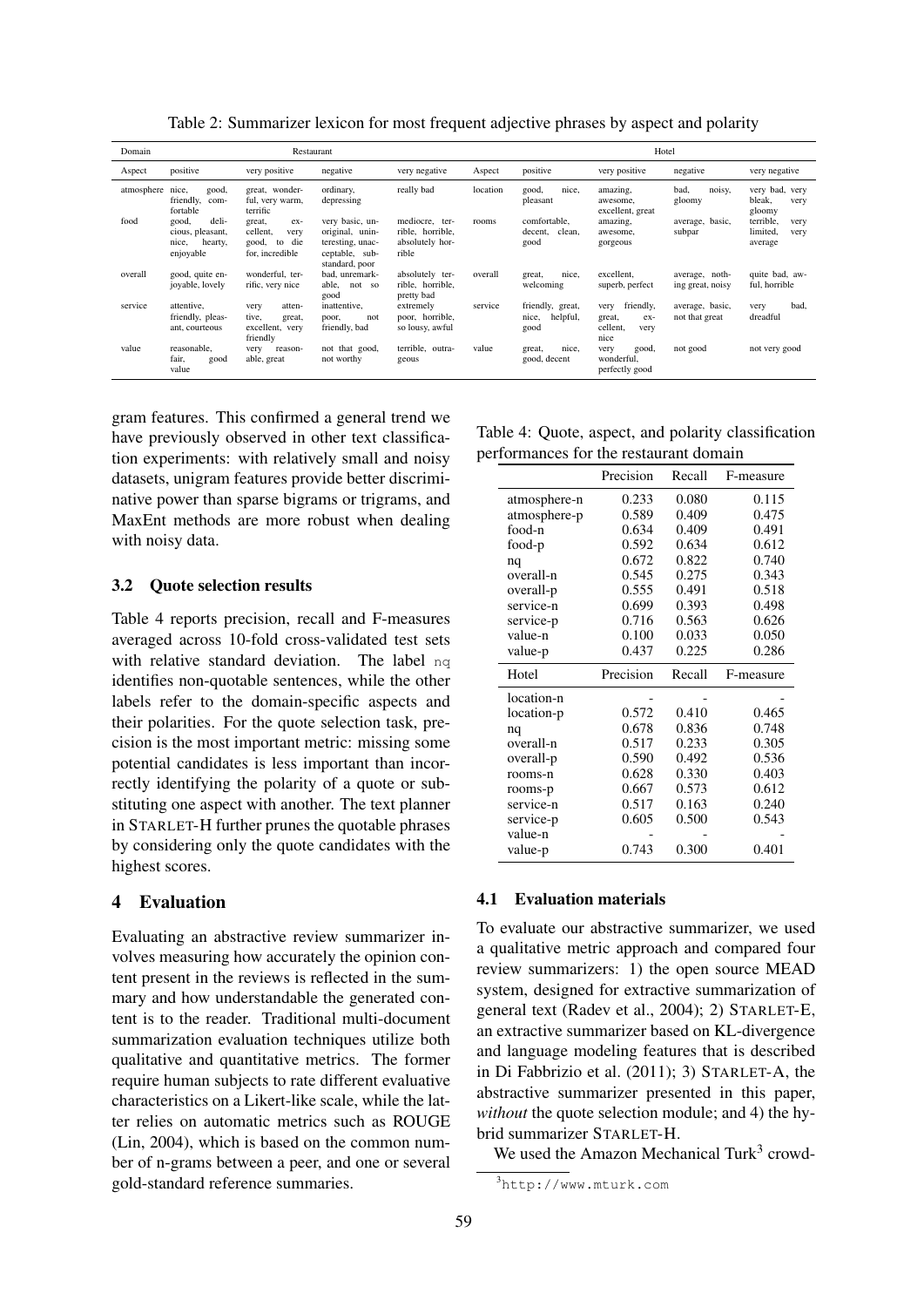sourcing system to post subjective evaluation tasks, or HITs, for 20 restaurant summaries. Each HIT consists of a set of ten randomly ordered reviews for one restaurant, and four randomly ordered summaries of reviews for that restaurant, each one accompanied by a set of evaluation widgets for the different evaluation metrics described below. To minimize reading order bias, both reviews and summaries were shuffled each time a task was presented.

#### 4.2 Evaluation metrics

We chose to carry out a qualitative evaluation in the first instance as n-gram metrics, such as ROUGE, are not necessarily appropriate for assessing abstractive summaries. We asked each participant to evaluate each summary by rating (using a Likert scale with the following rating values: 1) Not at all; 2) Not very; 3) Somewhat; 4) Very; 5) Absolutely) the following four summary criteria: readability – a summary is readable if it is easy to read and understand; correctness – a summary is correct if it expresses the opinions in the reviews; completeness – a summary is complete if it captures the whole range of opinions in the reviews; compactness – a summary is compact if it does not repeat information.

## 4.3 Evaluation procedure

We requested five evaluators for each HIT. To increase the chances of getting accurate evaluations, we required evaluators to be located in the USA and have an approval rate of 90% or higher (i.e., have a history of 90% or more approved HITs). Manual examinations of the evaluation responses did not show evidence of tampered data, but statistical analysis showed unusually widely spread rating ranges. We noticed that most evaluators only evaluated one or two HITs; this may imply that they tried a few HITs and then decided not to continue because they found the task too long or the instructions unclear. We then re-opened the evaluation and directly contacted three additional evaluators, explaining in detail the instructions and the evaluation scales. For consistency, we asked these evaluators to complete the evaluation for all HITs. In our analysis, we only included the five evaluators (two from the first round of evaluation, and three from the second) who completed all HITs. For each evaluation metric, the five workers evaluated each of the 20 summaries, for a total of 100 ratings. Table 5 shows an example output of the four summarization methods for a single set of restaurant review documents.

Table 5: Example of MEAD-based, extractive, abstractive and hybrid summaries from the restaurant domain

```
MEAD Summary
a truly fun resturant everyone who like spicy
food should try the rattoes and for a mixed drink
the worm burner really good food and a fun place
to meet your friends. We were attracted by the
great big frog on the exterior of the building
and the fun RAZZOO S logo during a trip to the
mall. it was great the waitress was excellent
very prompt and courteous and friendly to all a
real complement to razzoo 's way of service her
name was Tabitha. The best spicy food restaurant
with great server and fast service.
Extractive summary
Eat there every chance i get. We ve been going
here for years. Their crawfish etoufee is the
BEST. And such an awesome value for under 10.
Excellent as always. Some of the best food in<br>the area. I use to work at Razzoo s. It was
the area. I use to work at Razzoo s.
hard to leave. The people are great and so is
the food. I still go in there and miss it more
everytime. I Love Loney. It was great. Our
server was great and very observant. Try the
Chicken Tchoupitoulas.
Abstractive summary
Razzoo's Cajun Cafe in Concord, NC is an American
restaurant. It has nine reviews. It had three
very recent reviews. It is an awesome, American
restaurant. It has many very positive reviews.
It has an excellent atmosphere and and has always
exceptional service.
Hybrid summary
Razzoo's Cajun Cafe in Concord, NC is an American<br>restaurant. It has nine reviews. It had three
              It has nine reviews. It had three
very recent reviews. It is an awesome, American
restaurant. It has many very positive reviews.
First it has a great price. Angela Haithcock
says ''And such an awesome value for under 10''
Second it has always exceptional service and for
instance Danny Benson says ''it was great the
waitress was excellent very prompt and courteous
and friendly to all a real complement to razzoo's
way of service her name was Tabitha''. Third it
has an excellent atmosphere. Last it has amazing
food. Scott Kern says ''Some of the best food in
```
#### 4.4 Evaluation results and discussion

the area''.

The evaluation results are presented in Table 6. Each evaluation metric is considered separately. Average values for STARLET-E, STARLET-A and STARLET-H are better than for MEAD across the board, suggesting a preference for summaries of sentiment-laden text that take opinion into account. To validate this hypothesis, we first computed the non-parametric Kruskal-Wallis statistic for each evaluation metric, using a chi-square test to establish significance. The results were not significant for any of the metrics.

However, when we conducted pairwise Wilcoxon signed-rank tests considering two summarization methods at a time, we found some significant differences ( $p < 0.05$ ). As predicted,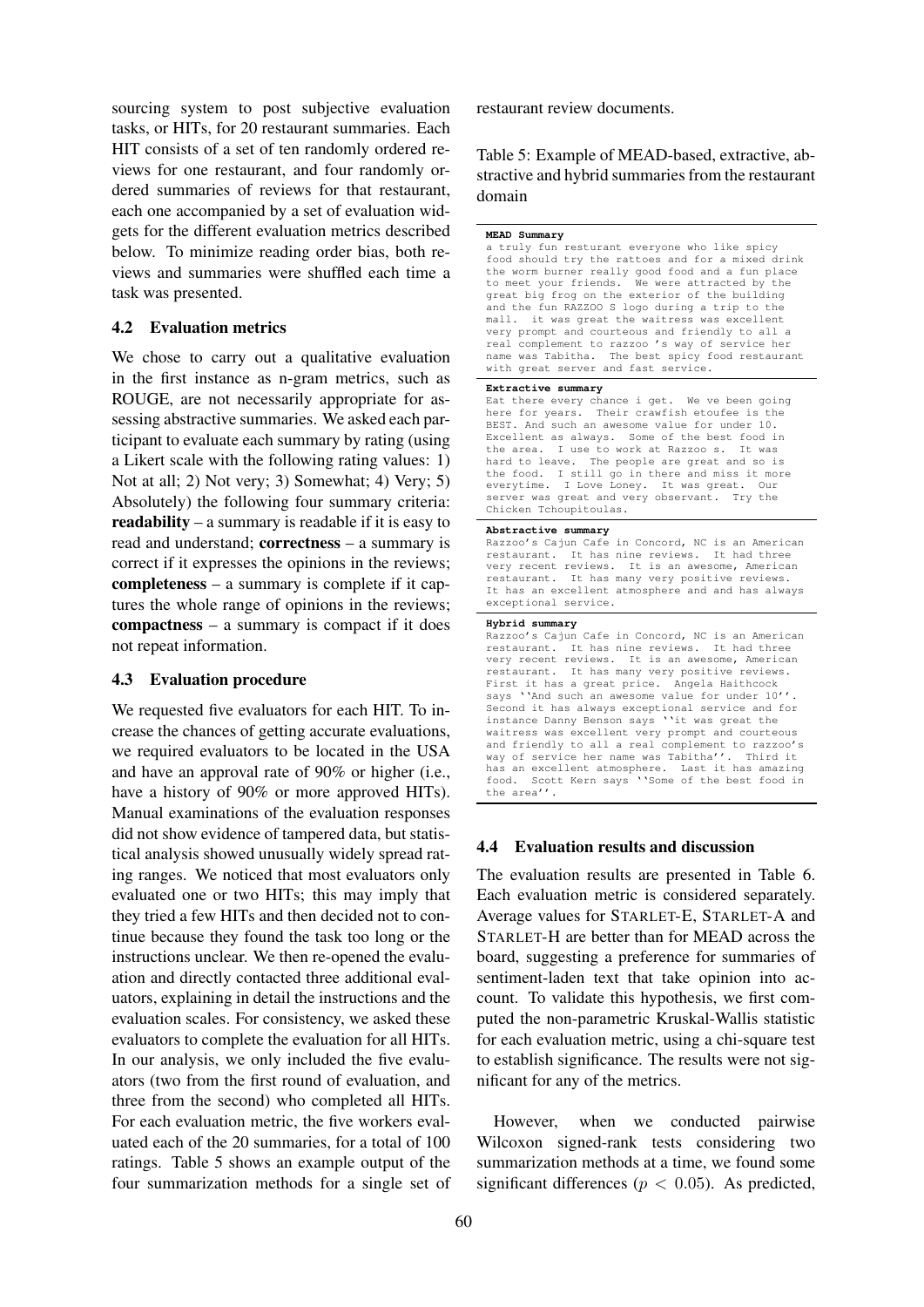Table 6: Qualitative evaluation results

|              | <b>MEAD</b> | Starlet-E | Starlet-A | Starlet-H |
|--------------|-------------|-----------|-----------|-----------|
| Readability  | 2.95        | 3.17      | 3.64      | 3.74      |
| Completeness | 2.88        | 3.29      | 3.290     | 3.58      |
| Compactness  | 3.07        | 3.35      | 3.80      | 3.58      |
| Correctness  | 3.26        | 3.48      | 3.59      | 3.72      |

MEAD perform substantially worse than both STARLET-A and STARLET-H on readability, correctness, completeness, and compactness. STARLET-A and STARLET-H are also preferred over STARLET-E for readability. While STARLET-A is preferred over STARLET-E for compactness (the average length of the abstractive reviews was 45.05 words, and of the extractive,102.30), STARLET-H is preferred over STARLET-E for correctness, since the former better captures the reviewers opinions by quoting them in the appropriate context. STARLET-A and STARLET-H achieve virtually indistinguishable performance on all evaluation metrics. Our evaluation results accord with those of Carenini et al. (2012); their abstractive summarizer had superior performance in terms of content precision and accuracy when compared to summaries generated by an extractive summarizer. Carenini et al. (2012) also found that the differences between extractive and abstractive approaches are even more significant in the case of controversial content, where the abstractive system is able to more effectively convey the full range of opinions.

## 5 Related work

Ganesan et al. (2010) propose a method to extract salient sentence fragments that are both highly frequent and syntactically well-formed by using a graph-based data structure to eliminate redundancies. However, this approach assumes that the input sentences are already selected in terms of aspect and with highly redundant opinion content. Also, the generated summaries are very short and cannot be compared to a full-length output of a typical multi-document summarizer (e.g., 100-200 words). A similar approach is described in Ganesan et al. (2012), where very short phrases (from two to five words) are collated together to generate what the authors call *ultra-concise* summaries.

The most complete contribution to evaluative text summarization is described in Carenini et al. (2012) and it closely relates to this work. Carenini et al. (2012) compare an extractive summarization system, MEAD\* – a modified version of the open source summarization system MEAD

(Radev et al., 2004) – with SEA, an abstractive summarization system, demonstrating that both systems perform equally well. The SEA approach, although better than traditional MEAD, has a few drawbacks. Firstly, the sentence selection mechanism only considers the most frequently discussed aspects, leaving the decision about where to stop the selection process to the maximum summary length parameter. This could leave out interesting opinions that do not appear with sufficient frequency in the source documents. Ideally, all opinions should be represented in the summary according to the overall distribution of the input reviews. Secondly, Carenini et al. (2012) use the absolute value of the sum of positive and negative contributions to determine the relevance of a sentence in terms of opinion content. This flattens the aspect distributions since sentences with very negative or very positive polarity or with numerous opinions, but with moderate polarity strengths, will get the same score, regardless. Finally, it does not address the opinion holder attribution problem leaving the source of opinion undefined. In contrast, STARLET-H follows reviews aspect rating distributions both to select quotable sentences and to summarize relevant aspects. Moreover, it explicitly mentions the opinion source in the embedded quoted sentences.

### 6 Conclusions

In this paper, we present a hybrid summarizer for sentiment-laden text that combines an overall abstractive summarization method with an extractive summarization-based quote selection method. This summarizer can provide the readability and correctness of abstractive summarization, while addressing the opinion holder attribution problem that can lead readers to become confused or misled about who is making claims that they read in review summaries. We plan a more extensive evaluation of STARLET-H. Another potential area of future research concerns the ability to personalize summaries to the user's needs. For instance, the text planner can adapt its communicative goals based on polarity orientation – a user can be more interested in exploring in detail negative reviews – or it can focus more on specific (user-tailored) aspects and change the order of the presentation accordingly. Finally, it could be interesting to customize the summarizer to provide an overview of what is available in a specific geographic neighborhood and compare and contrast the options.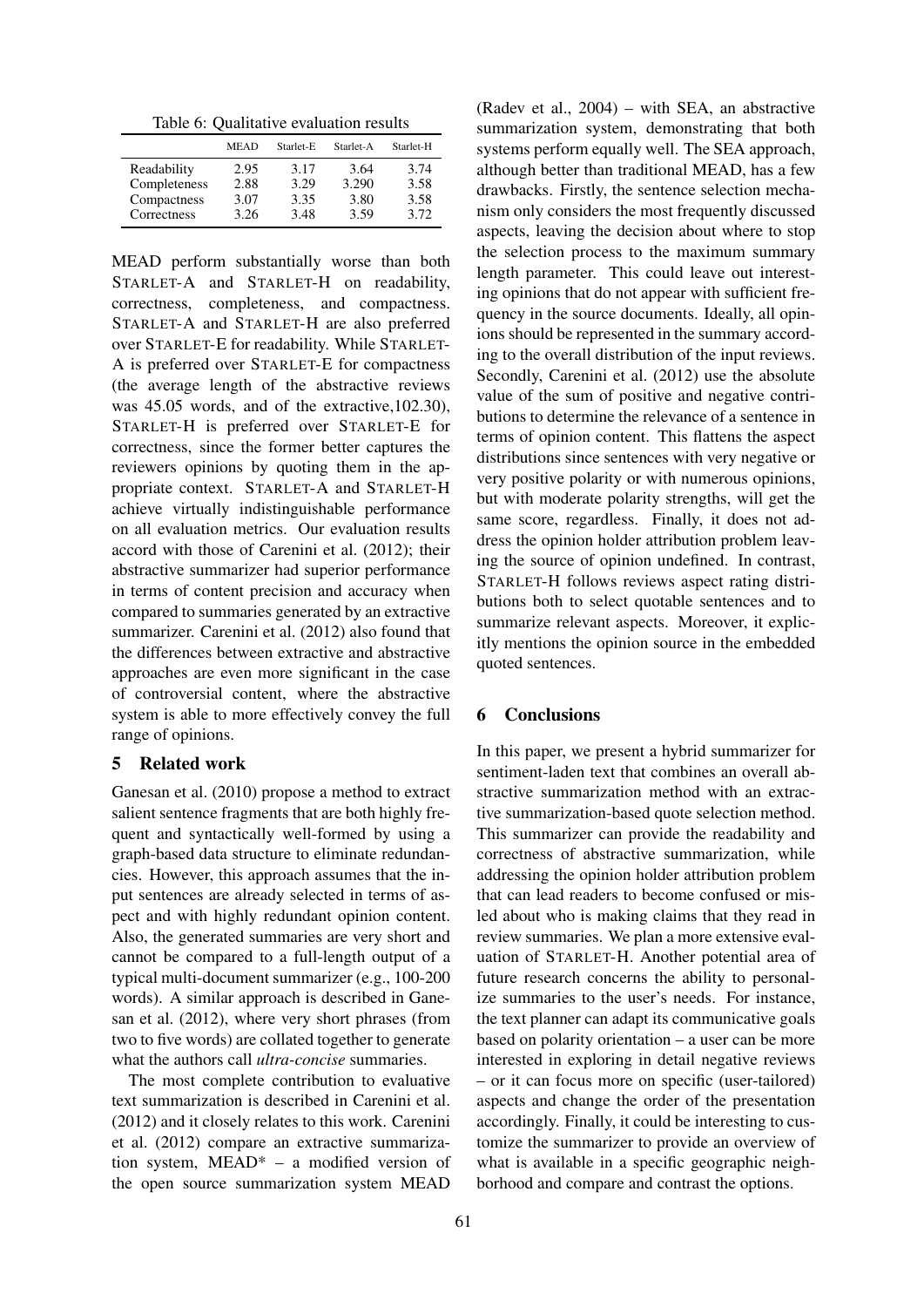## References

- Collin F. Baker, Charles J. Fillmore, and John B. Lowe. The Berkeley FrameNet Project. In *Proceedings of the 17th International Conference on Computational Linguistics - Volume 1*, COLING '98, pages 86–90, Stroudsburg, PA, USA, 1998. Association for Computational Linguistics. doi: 10.3115/980451. 980860. URL http://dx.doi.org/10. 3115/980451.980860.
- Sasha Blair-Goldensohn, Kerry Hannan, Ryan McDonald, Tyler Neylon, George Reis, and Jeff Reynar. Building a Sentiment Summarizer for Local Service Reviews. In *NLP in the Information Explosion Era*, 2008.
- Giuseppe Carenini, Jackie Chi Kit Cheung, and Adam Pauls. Multi-Document Summarization of Evaluative Text. *Computational Intelligence*, 2012.
- Éric De La Clergerie, Benoît Sagot, Rosa Stern, Pascal Denis, Gaëlle Recourcé, and Victor Mignot. Extracting and Visualizing Quotations from News Wires. In *Language and Technology Conference*, Poznan, Pologne, 2009. Projet Scribo (pôle de compétitivité System@tic).
- Giuseppe Di Fabbrizio, Ahmet Aker, and Robert Gaizauskas. STARLET: Multi-document Summarization of Service and Product Reviews with Balanced Rating Distributions. In *Proceedings of the 2011 IEEE International Conference on Data Mining (ICDM) Workshop on Sentiment Elicitation from Natural Text for Information Retrieval and Extraction (SENTIRE)*, Vancouver, Canada, december 2011.
- Giuseppe Di Fabbrizio, Ahmet Aker, and Robert Gaizauskas. Summarizing On-line Product and Service Reviews Using Aspect RatingDistributions and Language Modeling. *Intelligent Systems, IEEE*, 28(3):28–37, May 2013. ISSN 1541-1672. doi: 10.1109/MIS.2013.36.
- Kavita Ganesan, ChengXiang Zhai, and Jiawei Han. Opinosis: A Graph-Based Approach to Abstractive Summarization of Highly Redundant Opinions. In *Proceedings of the 23rd International Conference on Computational Linguistics*, COLING '10, pages 340–348, Stroudsburg, PA, USA, 2010. Association for Computational Linguistics.
- Kavita Ganesan, ChengXiang Zhai, and Evelyne Viegas. Micropinion Generation: An Unsupervised Approach to Generating Ultra-concise

Summaries of Opinions. In *Proceedings of the 21st international conference on World Wide Web*, WWW '12, pages 869–878, New York, NY, USA, 2012. ACM.

- Albert Gatt and Ehud Reiter. SimpleNLG: A Realisation Engine for Practical Applications. In *Proceedings of the 12th European Workshop on Natural Language Generation*, ENLG '09, pages 90–93, Stroudsburg, PA, USA, 2009. Association for Computational Linguistics.
- Jade Goldstein, Vibhu Mittal, Jaime Carbonell, and Mark Kantrowitz. Multi-document Summarization by Sentence Extraction. In *Proceedings of the 2000 NAACL-ANLP Workshop on Automatic summarization - Volume 4*, pages 40– 48, Stroudsburg, PA, USA, 2000. Association for Computational Linguistics.
- Lun-Wei Ku, Yu-Ting Liang, and Hsin-Hsi Chen. Opinion Extraction, Summarization and Tracking in News and BlogCorpora. In *Proceedings of AAAI-2006 Spring Symposium on Computational Approaches to Analyzing Weblogs*, 2006.
- Chin-Yew Lin. ROUGE: A Package for Automatic Evaluation of summaries. In *Proc. ACL workshop on Text Summarization Branches Out*, page 10, 2004.
- William C. Mann and Sandra A. Thompson. Rhetorical Structure Theory: A Theory of Text Organization. In Livia Polanyi, editor, *The Structure of Discourse*. Ablex, Norwood, NJ, 1989.
- Mehryar Mohri, Fernando Pereira, and Michael Riley. Weighted Automata in Text and Speech Processing. In *ECAI-96 Workshop*, pages 46– 50. John Wiley and Sons, 1996.
- Dragomir Radev, Timothy Allison, Sasha Blair-Goldensohn, John Blitzer, Arda Çelebi, Stanko Dimitrov, Elliott Drabek, Ali Hakim, Wai Lam, Danyu Liu, Jahna Otterbacher, Hong Qi, Horacio Saggion, Simone Teufel, Michael Topper, Adam Winkel, and Zhu Zhang. MEAD – A Platform for Multidocument Multilingual Text Summarization. In *Conference on Language Resources and Evaluation (LREC)*, Lisbon, Portugal, May 2004.
- Dragomir R. Radev and Kathleen R. McKeown. Generating natural language summaries from multiple on-line sources. *Computational Linguistiscs*, 24(3):470–500, September 1998. ISSN 0891-2017.